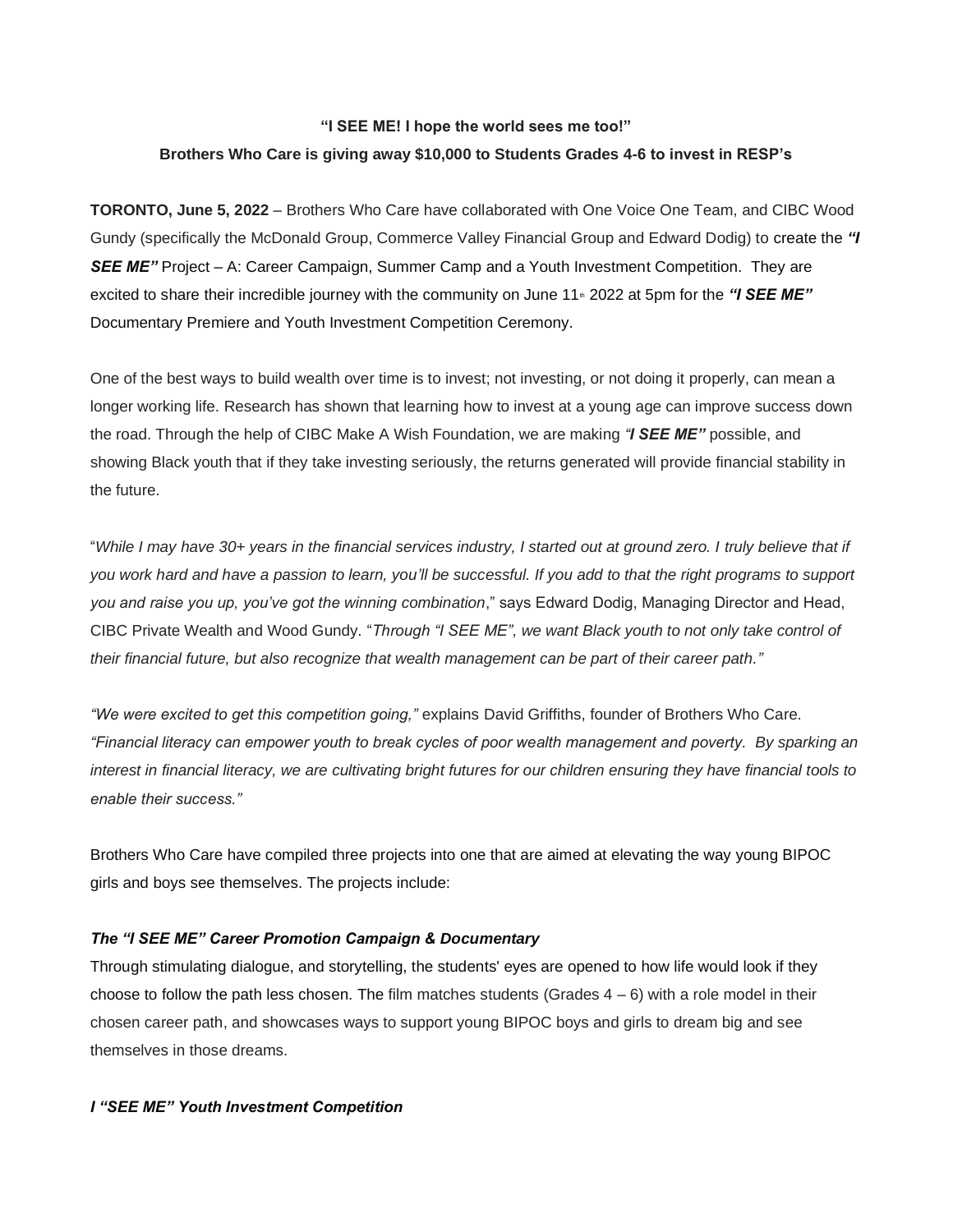The "I SEE ME" Youth Investment Competition ran from March 7<sup>th</sup>, 2022 to June 3<sup>rd</sup>, 2022. A total of 25 students learned about money, applied it to real world simulations in the stock market (using **The Stock Market Game™)**. Students had the chance to trade and manage their own virtual \$100,000 investment portfolio, and winners will be announced at the release party on June  $11<sub>en</sub>$ , 2022. The event will enable youth, parents, and community members to network, dialogue, and see exactly how effective strong mentorship can be.

#### *S.W.O.L.E. Leadership & Financial Literacy Summer Camp*

We have added a twist on the idea of a traditional summer camp, by having financial literacy as the focus. Delivered by One Voice One Team (OVOT), we motivate students to work alongside one another to overcome learning challenges, and engage youth in a series of cognitive and physical activities designed to empower them to become strong leaders.

*"The possibilities that Canada has to offer are boundless. Inspiring, empowering, exposing, and teaching our BIPOC community to capitalize on their potential is a personal mandate of mine",* said Andrew McDonald, First Vice President and Portfolio Manager at CIBC Wood Gundy*. "A successful life requires that you make smart decisions with your money. The earlier you start, the better your lifetime results will be."*

*"OVOT equips youth to see beyond their current circumstances and see possibilities and then act on those possibilities. This project equips students to learn and make educated decisions with money",* said Orlando Bowen, Executive Director, One Voice One Team*. "Students will learn about financial literacy and incorporate that knowledge in their everyday life."*

Interested in learning more about the *"I SEE ME"* project? Email us at info@brotherswhocare.com, or you can follow us on Instagram: @canbwc, or Facebook: @brotherswhocare.can.

## **About Brothers Who Care**

Brothers Who Care uses storytelling, positive imagery & videos to change the social, financial and psychological health of the black community. Their quarterly events leverage the power of collective fundraising to impact key issues affecting the Black Community. *SHARE! LEARN! ACT!* **For more information visit: https://brotherswhocare.com**

#### **About CIBC Wood Gundy Group**

With over 1,000 Investment Advisors in more than 80 locations across the country, the CIBC Wood Gundy Group is committed to building relationships with their clients based on trust and integrity, and will work with you to find the investment solutions that meet their unique needs. **For more information visit: https://cibc.com**